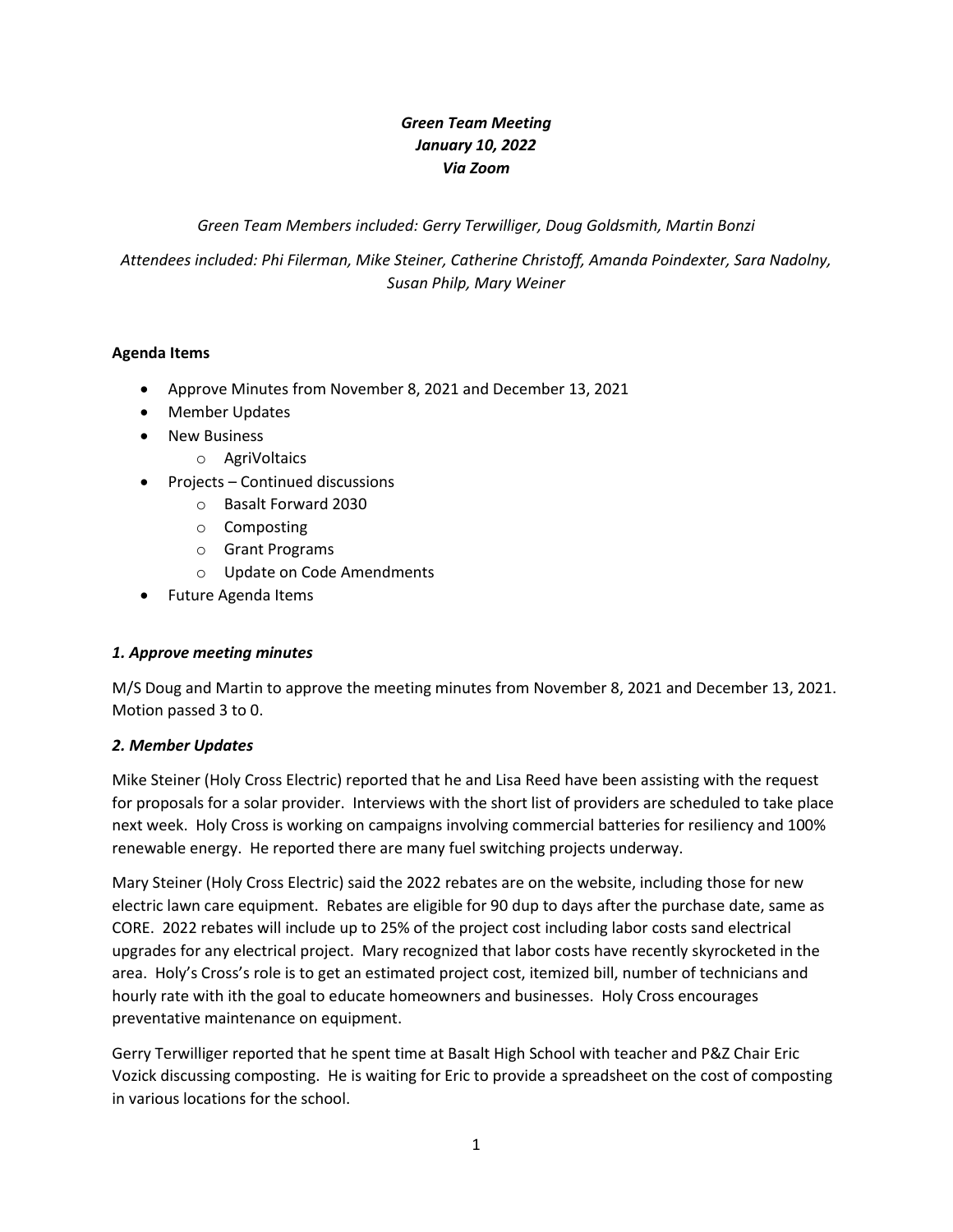Martin Bonzi (Aspen Global Change Institute) said his organization is hiring two climate science fellows which will be remove positions. More information can be found at [https://www.agci.org/career](https://www.agci.org/career-opportunities)[opportunities](https://www.agci.org/career-opportunities) Martin said he will be working until the end of the month with Aspen Global Change Institute and would like to remain a part of the Green Team. He is looking at other opportunities in the Valley and may have news about his new position at the next Green Team meeting.

Phi Filerman (CORE) reported that Mike Bouchet is working with Town Engineer Catherine Christoff on the solar RFP and will be helping to conduct the interviews next week. The City of Aspen is working on getting benchmarking program online which CORE will be administrating. CORE is starting to do work with Snowmass Village's E-board to develop a Climate Action Plan that will require public engagement.

### *3. New Business - AgriVoltaics*

Susan introduced this as a topic that was briefly discussed at the last meeting and was tabled until Martin was able to speak about this. Martin said the topic of agrivoltaics is getting a lot of momentum right now on Colorado's Front Range. Colorado State University has been conducting research in this area. Funding has been available for agrivoltaic projects through federal agencies, such as the Department of Agriculture and National Renewable Energy Laboratory (NREL) in Boulder. Martin proposed that since a solar project is taking off in Basalt, this could be a good opportunity to provide another sustainability project for the Town and position Basalt where innovation is occurring. Agrivoltaics reflects the Town's deep historic roots in agriculture. A demonstration project could provide a great opportunity to produce some research on various types of solar arrays and crops. Water is saved, solar production is increased, and new jobs may result.

Susan brought up idea of doing this at the community garden expansion area with a half-acre demonstration garden. Gerry was concerned that garden has a lot of different gardeners with individual plots. Each person controls their plot. Most things that are grown love full sun, although he agreed that this area could have plantings that do not require full sun. This may be difficult to get going. Gerry wondered if agrivoltaics present issues for plowing, and if pastureland may be more practical for this type of application. Martin asked what the liability release would be for the community garden. The Town could partner with researchers. Martin noted that the local Colorado Mountain College showed initial interest and felt that local farmers may also be interested. The Town could lease the land under panels to local producers. Agrivoltaic practices have shown proven success with smaller animals, not cattle. Depending on solar panels used, more light can go through with transparent panels. Martin noted that crops like tomatoes do well with partial sun. Martin said agrivoltaics tis showing good results in the energy/water/food nexus.

Gerry would like more information. Susan said Staff should keep an eye on the community garden expansion area, as it is easier to do projects on property we already own. She questioned how small a successful demonstration project could be.

#### *4. Projects – Continued Discussions*

## *4.A. Basalt Forward 2030 – Update on Solar Project*

Catherine thanked Holy Cross their help which has been essential in moving forward with the Town's solar project. She also received input from Jeff Gatlin at the RE-1 School District. Catherine reported that in total eight proposals were received, most of which were really solid. Four firms were shortlisted